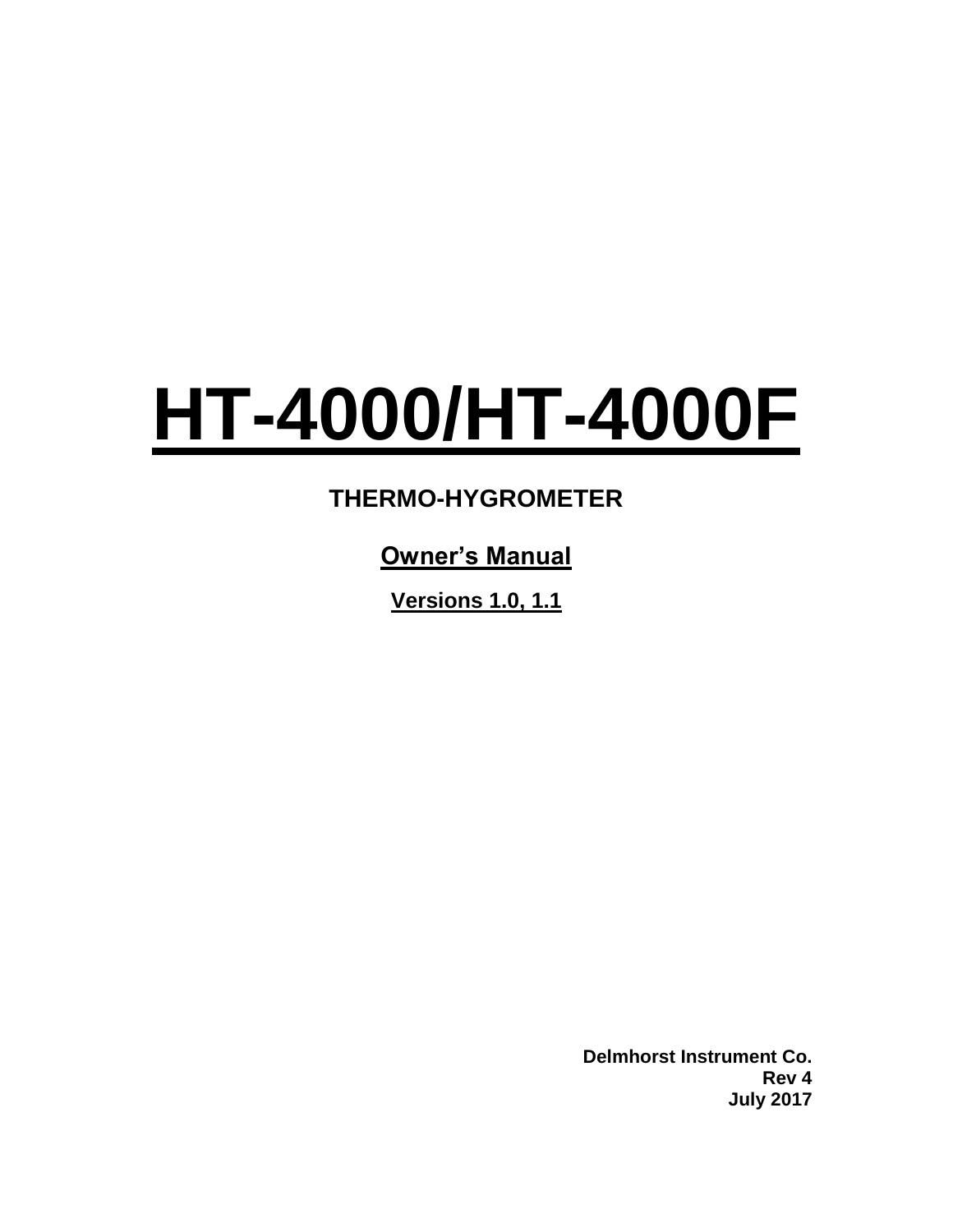# **GENERAL DESCRIPTION & FEATURES**

Thank you for your purchase of Delmhorst Instrument Co's **HT-4000** handheld thermohygrometer. The **HT-4000** offers the latest in features and functionality. , The meter is easy to operate, measures ambient temperature, relative humidity, and calculates dewpoint, absolute humidity (grains per pound), and vapor pressure. We recommend that you read the following pages in detail to take full advantage of all that the **HT-4000** has to offer.

#### **NOTE: THE HT-4000 AND HT-4000F ARE THE SAME INSTRUMENT. THE HT-4000F DESIGNATION INDICATES THE METER IS SHIPPED WITH THE RH/T-S3 SENSOR THAT COMPLIES WITH ASTM F2170 FOR IN-SITU TESTING OF RELATIVE HUMIDITY IN CONCRETE FLOOR SLABS. THE HT-4000 IS SHIPPED WITH THE RH/T-S1 SENSOR FOR WATER DAMAGE RESTORATION AND GENERAL INDUSTRIAL APPLICATIONS.**

#### **Specifications:**

- $\circ$  Measures RH over the range of 0-100% (with accuracy of  $+/- 2\%$  over 10%-90%)
- $\circ$  Measures temperature over the range of -40°F-255°F with accuracy of  $+/-$ 1.8°F over -4°F to 158F (range of -40°C - 124°C with accuracy of +/- 1°C over -20° to 70°C)
- $\circ$  Calculates Dew Point over the range of -40°F 176°F (-40°C 80°C)
- o Calculates GPP (Grains Per Pound) when in Fahrenheit mode over the range of 0.1-3820 GPP
- o Calculates GPK (Grains Per Kilogram) when in Celsius mode over the range of 0.01-545 GPK
- o Calculates PSI (Pounds Per Square Inch) when in Fahrenheit mode over the range of 0-7 PSI
- $\circ$  Calculates KPA (Kilopascals) when in Celsius mode over the range of 0-47 KPA
- o Operating temperature -4 to 158F (-20 to 70C)
- o Sensors RH/T-S1 for water damage/restoration and general industrial applications; RH/S3 for in-situ concrete floor slab testing (ASTM F2170)

#### **Features:**

- o Detachable RH Sensor with optional extension cable (RH/T-C1)
- o LCD backlit display
- o 9V battery (included)
- o 1-year warranty
- o Carrying Case (included)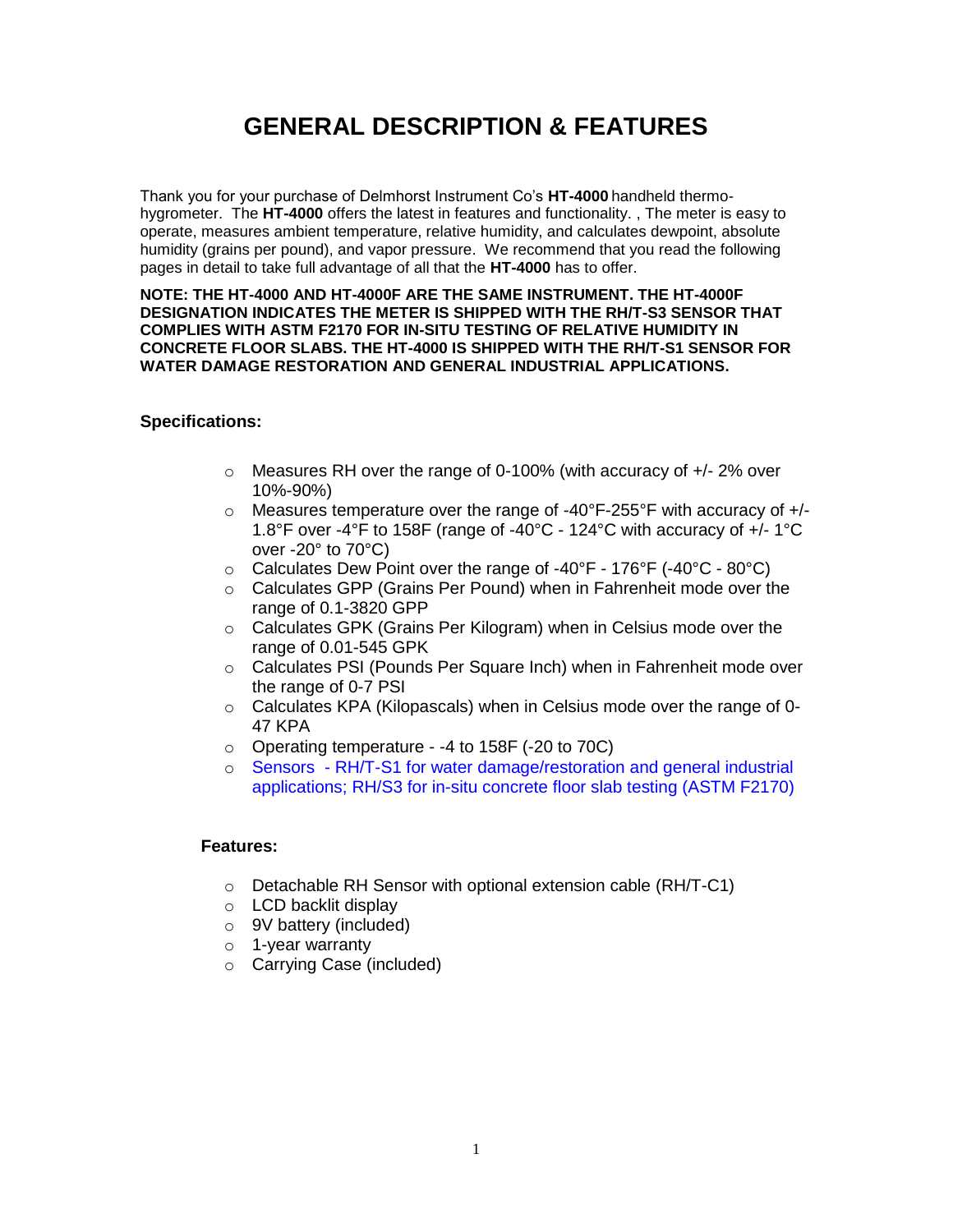## **OPERATING INSTRUCTIONS**

#### **-USER GUIDE-**

This guide provides step-by-step instructions on powering up, using and powering down the meter.

#### **NAVIGATION:**

The meter uses an on-screen, menu-driven approach to navigate through the meter features, allowing for an intuitive understanding of keypad functions. Each screen presents the user with a number of selectable options. One of the options is always selected and the user can move (navigate) the selection to any other available option. The keypad is aimed at providing navigational control, and not at accessing specific features. There are four directional keys aligned intuitively around a middle (fifth) key (see Figure 1): Above (UP), below (DOWN), to the right (RIGHT) and to the left (LEFT). The middle key is used to SELECT the option highlighted on the screen. For purposes of this owner's manual, the five keys will be referred to as  $\Leftrightarrow \Rightarrow \hat{p}$  and SELECT.



Fig. 1 Keypad Layout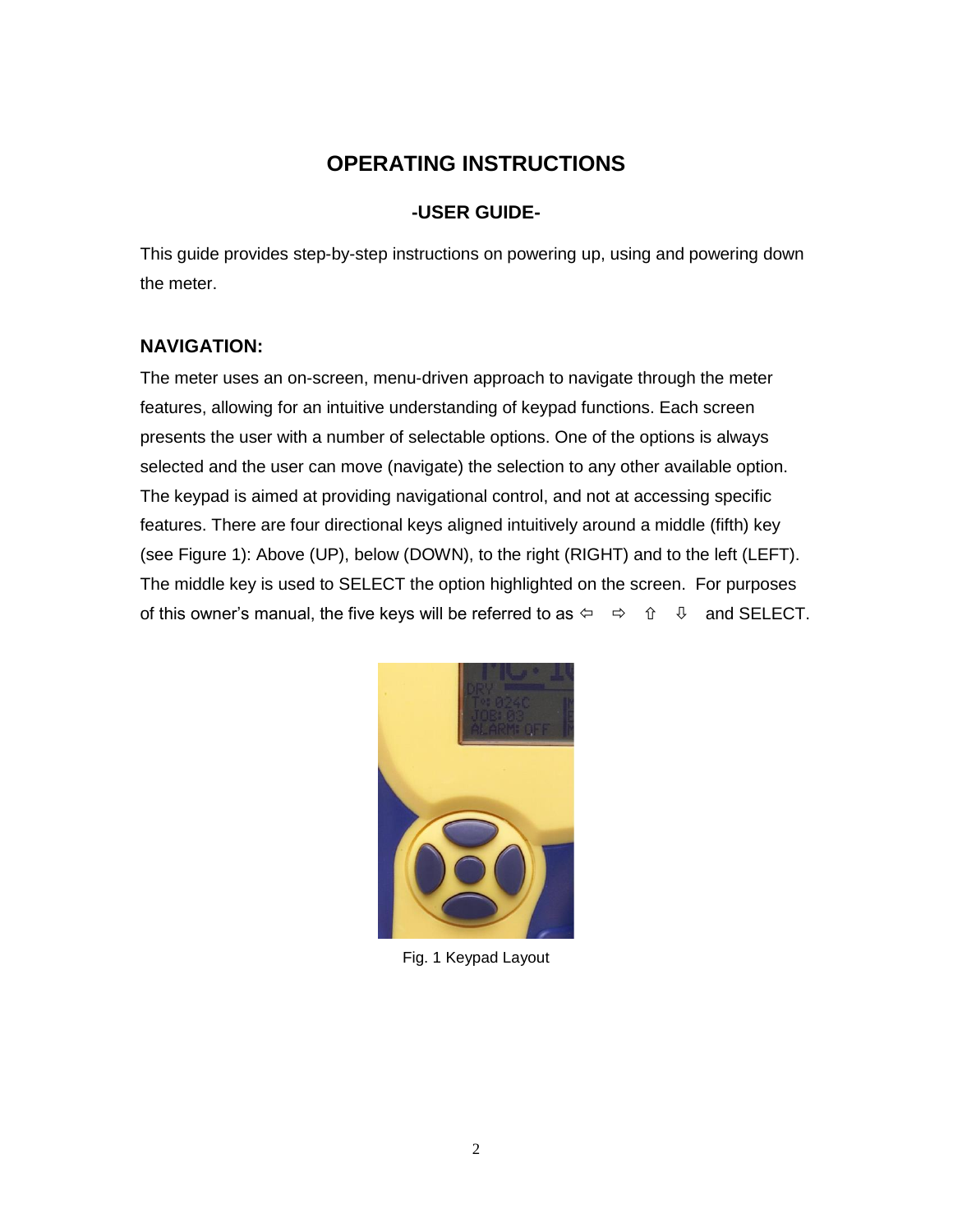#### **INSTALLING THE BATTERY:**

The battery compartment is located on the underside of the case, at the bottom of the handle.

- 1. Open the battery compartment by sliding the lid back while pressing on the release indent.
- 2. Ensure correct polarity, and push the battery in flush with the bottom board until the connectors snap together on both sides.
- 3. Replace the battery compartment lid.

### **LOW BATTERY**:

The meter features a battery status monitor, designed to warn the user as well as protect measurement accuracy from impending battery failure conditions. The battery warning is triggered by either continuous or temporary low voltage conditions. Visible (a battery icon on the top right side of the display) and audible (buzzer warble) indicators accompany a battery warning.

Once a permanent low battery condition is detected, all measurement functions are disabled. Enough power remains for other menu functions, but almost any user action at this time causes a low-battery warning to be generated. The battery should be replaced immediately. If the battery reaches critical levels, the meter will refuse to stay on at power-up.

This gradual warning system is intended to provide the user advanced battery status notice and give ample time for replacement before operational limitations occur.

## **METER USE**

#### **TO POWER THE METER ON:**

- **1.** Before turning on the meter, firmly insert the sensor into the top of the meter, making sure to align the pin-out on the DIN connector.
- 2. **To turn the meter on, press and hold the SELECT** button for approx. 2 seconds. The first screen will temporarily display the meter name (HT-4000) and the software revision level. Refer to this revision number whenever you call Customer Service.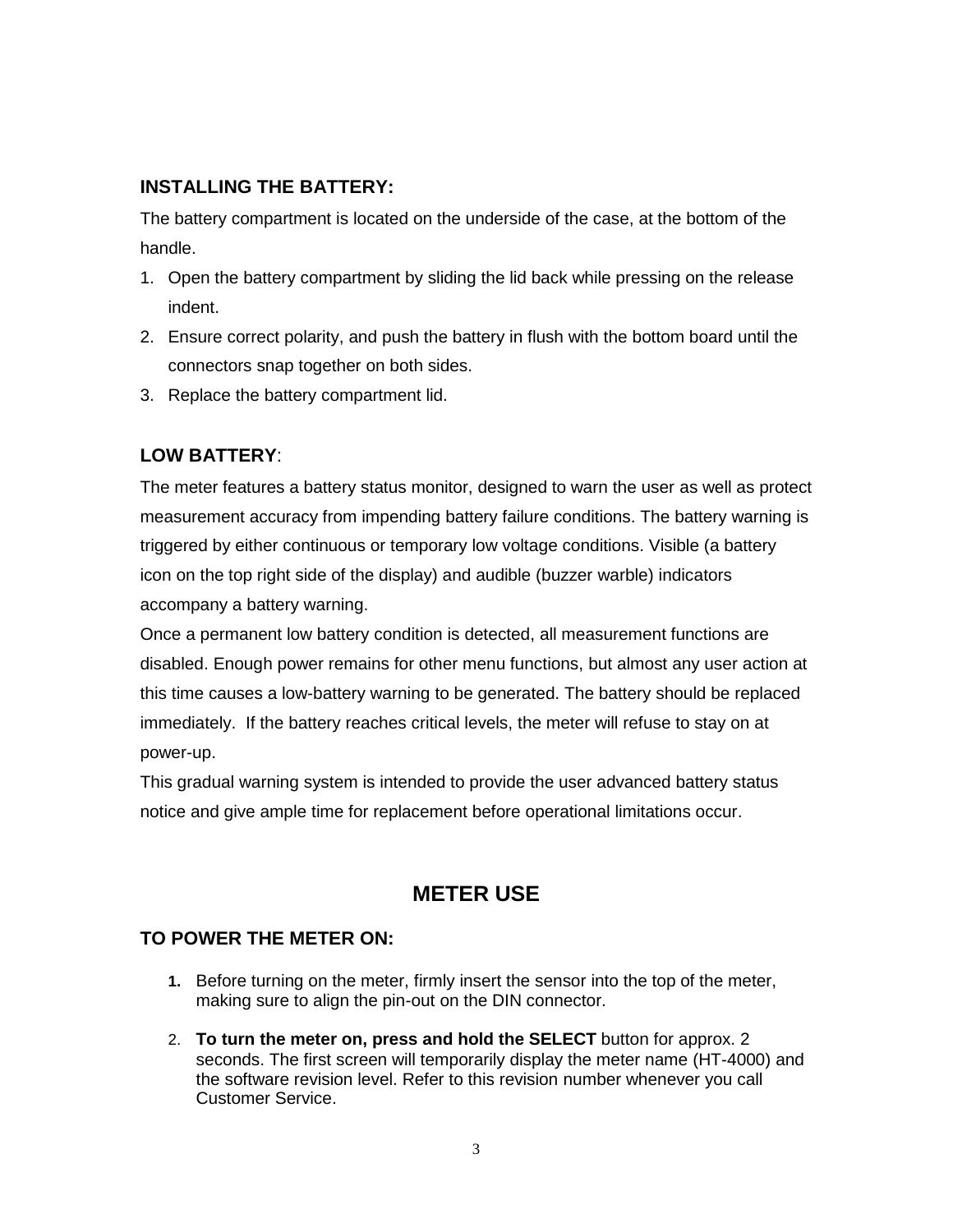3. The meter will display the main **RH Measurement screen**, as shown below:



4. **The meter will begin taking readings.** As a default setting the RH reading will be the most prominent on the screen. If you would like to make another variable (temperature, GPP/GPK, PSI/KPA or dew point) the prominent reading, use the **t**  $\theta$  and  $\Leftarrow$   $\Rightarrow$  keys to highlight your selection. Press the **SELECT** key to choose that variable.

#### **TO POWER THE METER DOWN:**

- 1. To power the meter down, highlight OFF using the  $\hat{u}$   $\theta$  and  $\hat{v}$   $\Rightarrow$  keys, and press SELECT.
- 2. Alternatively, if no keys are pressed for 2 minutes, the meter will power down automatically.



#### **FAHRENHEIT / CELSIUS MODE TOGGLE**

- 1. To switch between Fahrenheit and Celsius measuring modes, use the  $\Leftrightarrow$   $\Leftrightarrow$   $\hat{U}$   $\psi$  keys to highlight F-C.
- 2. Pressing SELECT will toggle between Fahrenheit (degrees F, GPP, PSI) and Celsius.(Degrees C, GPK, KPA) modes

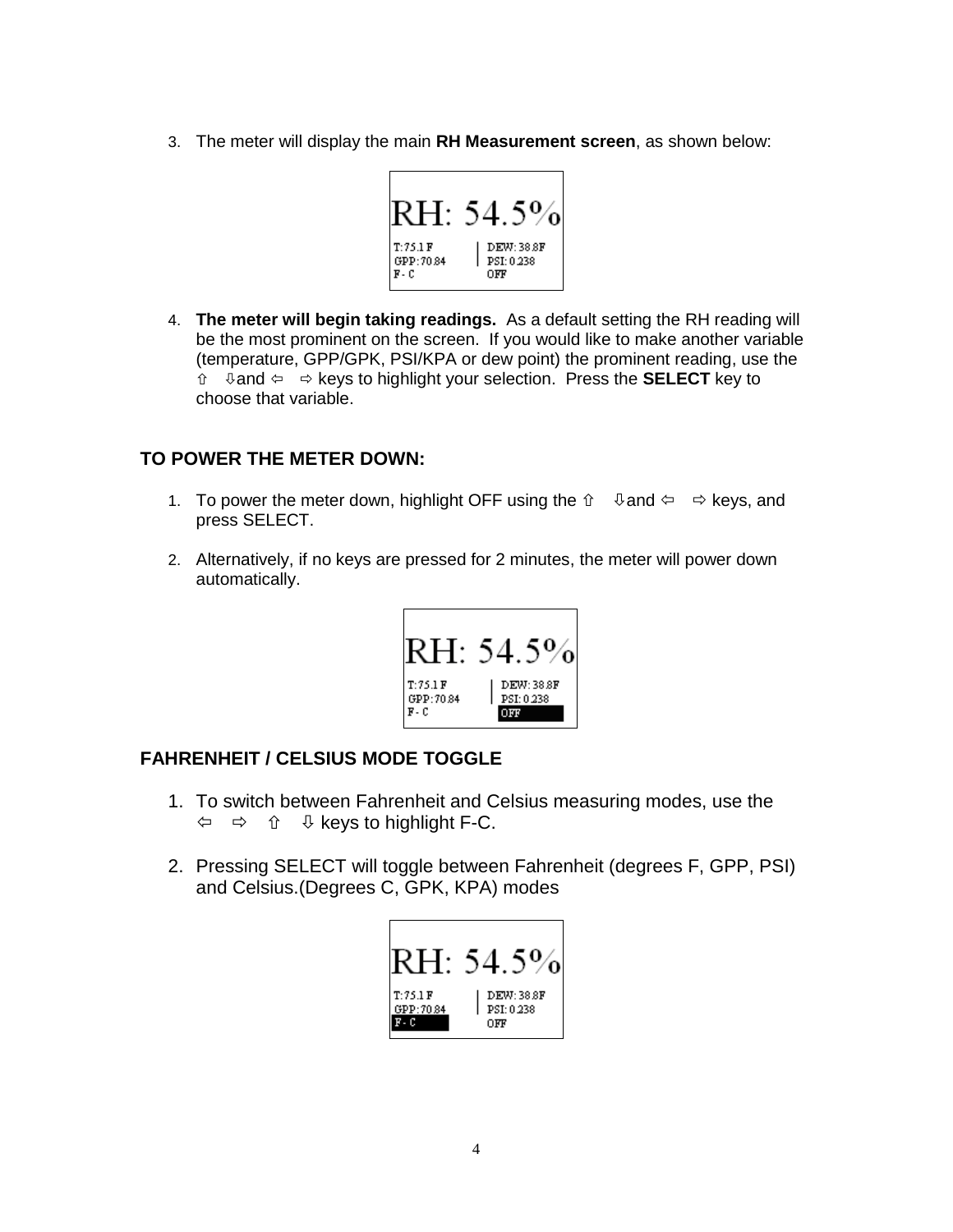#### **TO HOLD METER READINGS ON-SCREEN**

- 1. To hold a reading on-screen while in measuring mode, press the SELECT key.
- 2. Press the SELECT key again to resume taking continuous readings.



#### **MEASURING RELATIVE HUMIDITY IN CONCRETE FLOOR SLABS IN ACCORDANCE WITH ASTM STANDARD F2170 – USE SENSOR RH/T-S3**

Select test locations to provide information about moisture distribution across the entire concrete slab, especially areas of potentially high moisture, or if the slab is thick (>4 in.) and air circulation is poor. For slabs on-grade and below-grade, include a test location within 3ft of each exterior wall. Perform minimum three tests for the first 1000 ft sq and at least one additional test for each additional 1000 ft sq.

- 1. Drill a 5/8" hole to a depth of 40% of the slab thickness using a rotary hammer drill. Use a drill bit specially designed for rotary drills and with 3 or 4 cutting edges to insure a smooth, round hole.
- 2. Vacuum the hole thoroughly, then use a wire brush to clean and loosen any concrete remaining in the hole. Vacuum again and repeat the process a second time.
- 3. Insert the yellow sleeve into the hole. Use silicone (or other water-resistant sealant) to seal the interface between the collar of the sleeve and the concrete surface**.** Use a hammer to insure the sleeve is fully inserted into the hole and sealed to the concrete.
- 4. Insert the protective yellow cap into the sleeve and let the hole acclimate for 72 hours.
- 5. Remove the cap and immediately insert the sensor to full hole depth. Wait minimum 1h and then take RH readings by connecting one end of the RH/T-C1 cable to the top of the meter and the other end to the exposed connector on the sensor housing. Check for drift. The meter reading must not drift more than 1% RH over 5 minutes.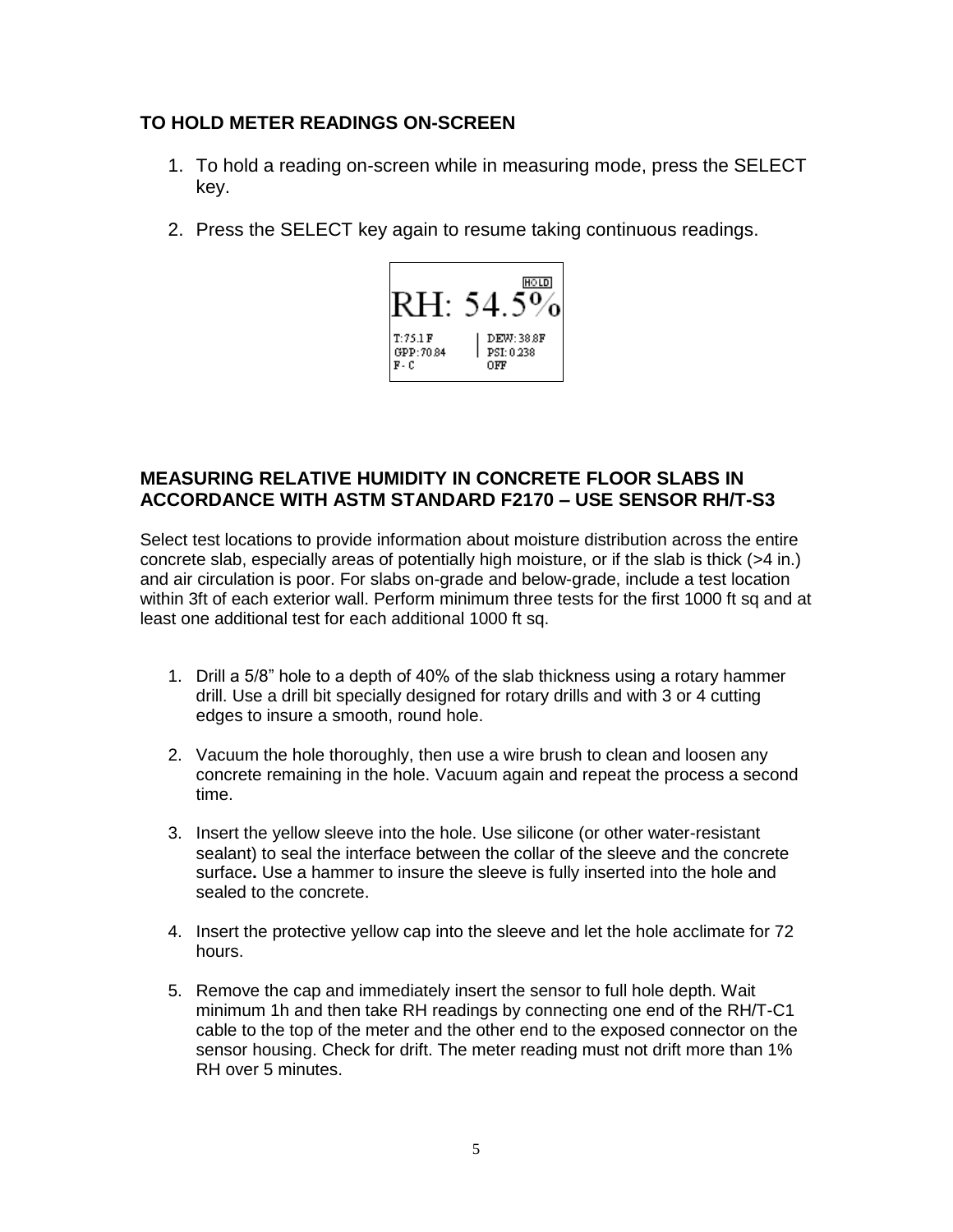6. Alternately, insert the RH sensor into the sleeve immediately after setting the sleeve. Readings can then be taken as soon as the hole has acclimated.

The complete ASTM document is available at: <http://www.astm.org/Standards/F2170.htm>

#### **CAUTION - ABOUT THE RH/T SENSOR**

Continued exposure to high temperature and humidity, chemical vapors, and any other corrosive environment will accelerate inevitable sensor aging, loss of calibration, and possible permanent damage. The sensor always must be stored inside the pouch in which it was received and in a clean, dry place when not in use. It is best to keep the meter and sensor in the carrying case. We recommend checking calibration periodically with either a "reference sensor" which is kept strictly for this purpose, or a salt solution. Both are available from Delmhorst or your supplier.

## **CARE OF YOUR METER**

- $\triangleright$  Store your meter in a clean, dry place. The protective carrying case provided is an ideal storage place when the meter is not in use. If the meter has been left in a hot or cold environment overnight or for an extended period, allow the meter to acclimate to the temperature conditions in which it will be used for minimum 1-2 hours, or as long as possible.
- $\triangleright$  Clean the meter with any biodegradable cleaner. Use the cleaner sparingly and on external parts only. Keep cleaner out of the sensor input connector.
- $\triangleright$  After each use, place the RH/T-S1 sensor in the static-free bag it was shipped in and keep in the carrying case or a clean, dry environment.
- $\triangleright$  Remove the battery if the meter will not to be used for one month or longer.

# **SERVICE FOR YOUR METER**

If your meter is not working properly or you believe it to be giving erroneous readings, replace the battery with a new one.and/or try using a new sensor. If either of these steps does not resolve the problem, go to [www.delmhorst.com](http://www.delmhorst.com/) and follow the instructions under the Product Support tab. If you require further assistance please call 877- DELMHORST (335-6467) or 973-334-2557.

# *WARRANTY*

**Delmhorst Instrument Co., referred to hereafter as Delmhorst, guarantees the HT-4000 meter for one year from date of purchase and the RH/T-S1 and RH/T-S3 sensosr against defects in material or workmanship for 90 days**. If, within the